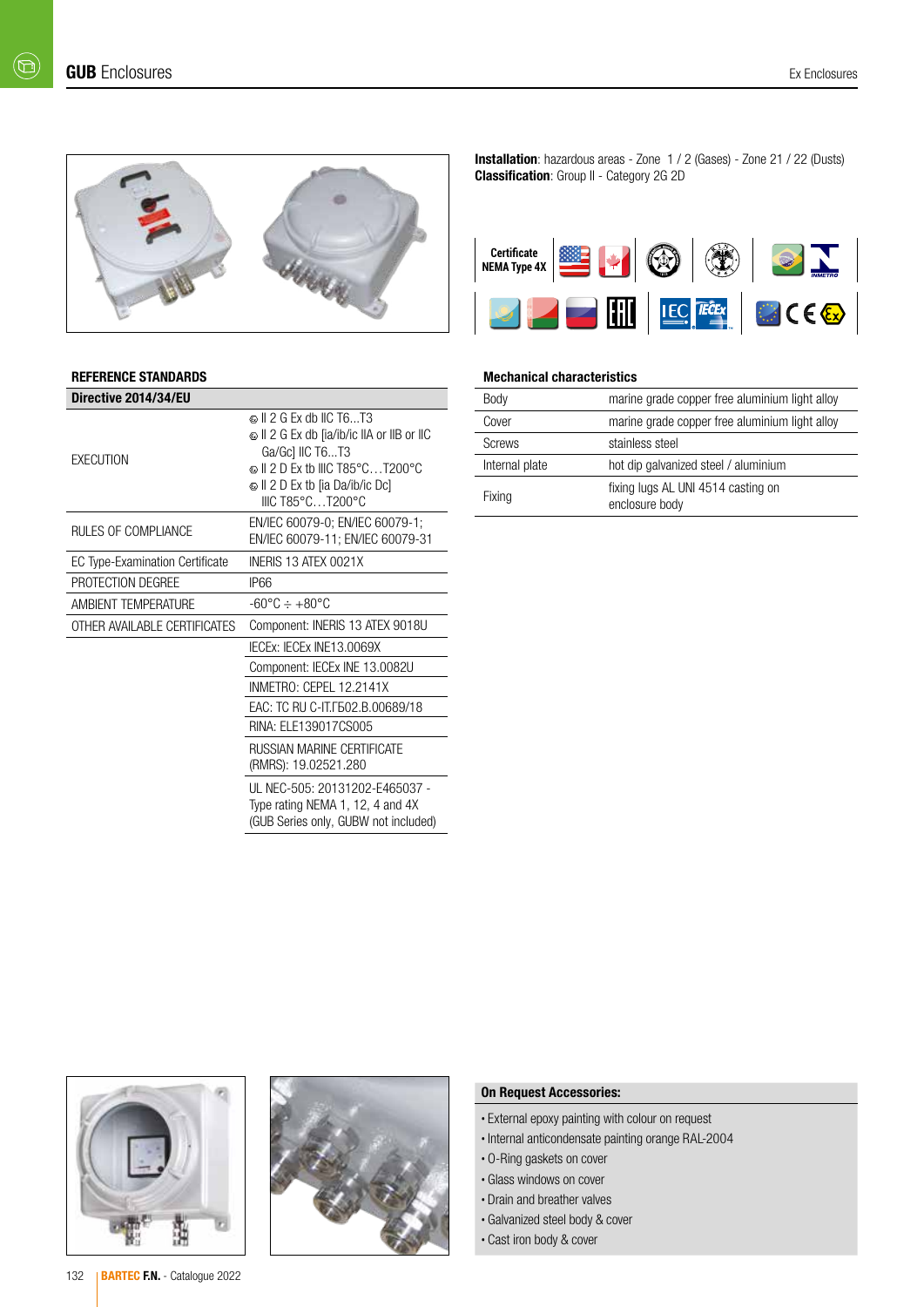# Technical Features

| <b>CODE</b>       | A<br>[mm] | B<br>[mm] | C<br>[mm] | D<br>$\mathsf{mm}$ | E<br>[mm] | F<br>[mm] | ØG<br>[mm] | H<br>[mm] | [mm] | L<br>[mm] | M<br>[mm] | ØN<br>[mm]               | <b>INT.PLATE X</b><br>$-Y$ [mm] | <b>WEIGHT</b><br>[Kg] | <b>DETAIL</b> |
|-------------------|-----------|-----------|-----------|--------------------|-----------|-----------|------------|-----------|------|-----------|-----------|--------------------------|---------------------------------|-----------------------|---------------|
| GUB <sub>00</sub> | 135       | 135       | 110       | 96                 | 150       | 110       | 7          | 116       | 50   | 110       | 110       | ٠                        | ٠                               | 2,00                  | C             |
| GUB <sub>0</sub>  | 173       | 170       | 141,5     | 125                | 190       | 145       | 9          | 142       | 75   | 142       | 145       | $\overline{\phantom{a}}$ | $110 - 110$                     | 4,00                  | Е             |
| GUB <sub>1</sub>  | 200       | 200       | 153       | 133                | 225       | 170       | 9          | 178       | 86   | 172       | 172       | ٠                        | $150 - 150$                     | 5,00                  | E             |
| GUB03             | 280       | 305       | 228       | 202                | 270       | 308       | 13         | 275       | 133  | 248       | 270       |                          | $200 - 220$                     | 13,50                 | Α             |
| GUB <sub>23</sub> | 310       | 270       | 174       | 153                | 275       | 315       | 12         | 244       | 100  | 243       | 283       | ۰                        | $180 - 180$                     | 9,80                  | Α             |
| GUB4              | 420       | 420       | 281       | 230                | 380       | 460       | 14         | 410       | 147  | 384       | 384       | ۰                        | $280 - 280$                     | 31.70                 | Α             |
| GUB <sub>5</sub>  | 600       | 600       | 379       | 313                | 545       | 640       | 14         | 580       | 208  | 550       | 550       | ۰                        | $490 - 490$                     | 105,60                | Α             |
| GUBW1             | 200       | 200       | 153       | 133                | 170       | 225       | 9          | 178       | 86   | 172       | 172       | 90                       | 150 - 150                       | 5,10                  | F             |
| GUBW03            | 280       | 305       | 233       | 202                | 270       | 308       | 13         | 275       | 133  | 248       | 270       | 195                      | $200 - 220$                     | 14,20                 | B             |
| GUBW23            | 310       | 270       | 174       | 153                | 275       | 315       | 12         | 244       | 100  | 243       | 283       | 150                      | 180 - 180                       | 10.30                 | B             |
| GUBW4             | 420       | 420       | 281       | 230                | 380       | 460       | 14         | 410       | 147  | 384       | 384       | 230                      | $280 - 280$                     | 30,00                 | B             |

# Reference details





 $\mathbb{G} \mathbb{B}$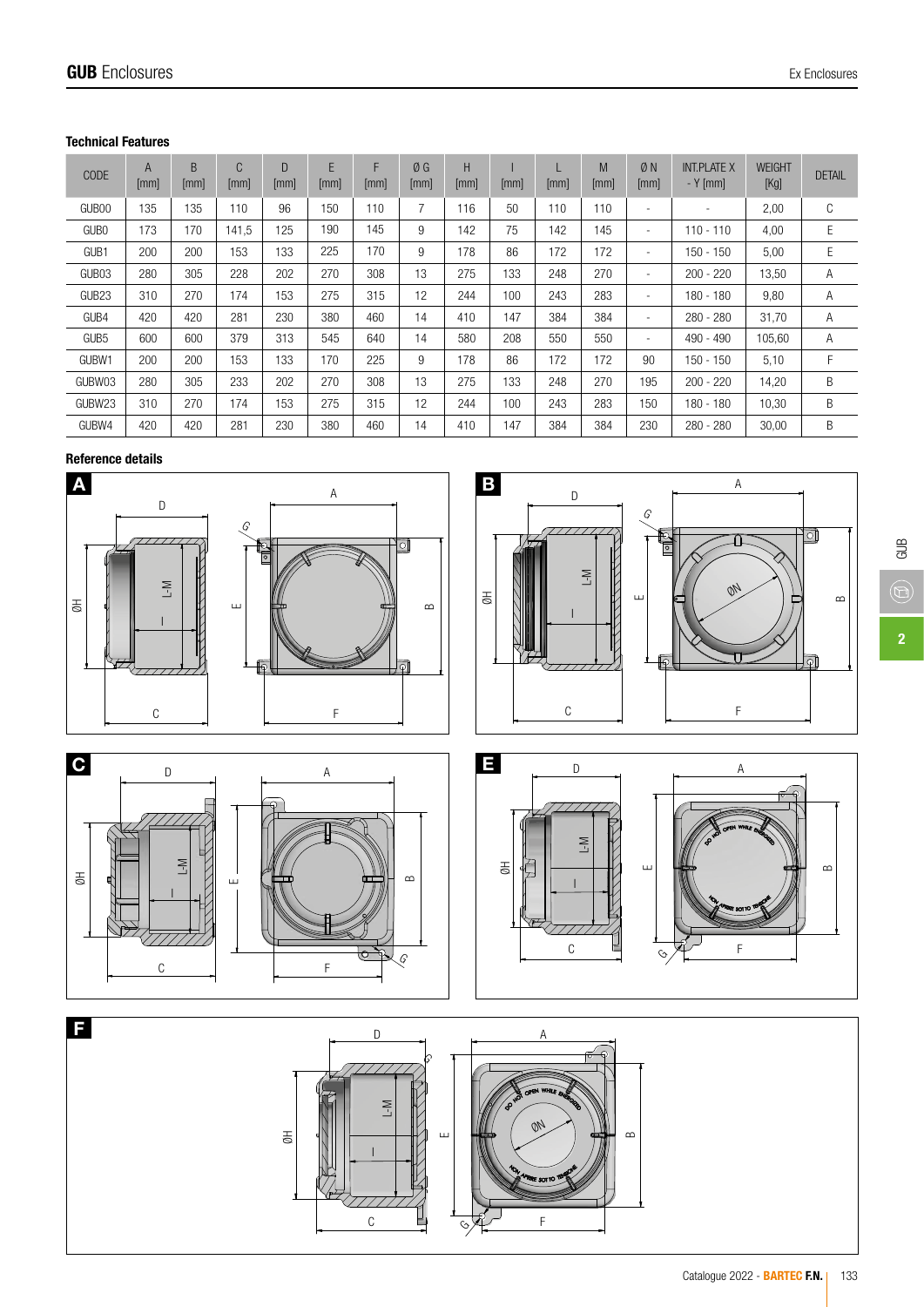| <b>DRILLING AREA LONG SIDE</b> |                                                      |                |                |                |          |                |                |                |  |  |  |  |
|--------------------------------|------------------------------------------------------|----------------|----------------|----------------|----------|----------------|----------------|----------------|--|--|--|--|
| <b>ENCLOSURE</b>               | QUANTITY ALLOWED ENTRIES FOR size (from 1 to size 8) |                |                |                |          |                |                |                |  |  |  |  |
| <b>CODE</b>                    | $\mathbf{1}$                                         | $\overline{2}$ | 3              | $\overline{4}$ | 5        | 6              | $\overline{7}$ | 8              |  |  |  |  |
| GUB00                          | $\overline{2}$                                       | 1              | 1              | 1              | $\prime$ | $\sqrt{2}$     | $\sqrt{2}$     | $\overline{1}$ |  |  |  |  |
| GUB <sub>0</sub>               | 6                                                    | 3              | $\overline{c}$ | 2              | 1        | 1              | 1              | $\sqrt{2}$     |  |  |  |  |
| GUB1                           | 6                                                    | 3              | 3              | $\overline{c}$ | 2        | 1              | 1              | /              |  |  |  |  |
| GUB03                          | 15                                                   | 11             | 9              | 8              | 6        | $\overline{4}$ | $\overline{c}$ | $\overline{c}$ |  |  |  |  |
| GUB <sub>23</sub>              | 11                                                   | 10             | 8              | 6              | 4        | 3              | $\overline{c}$ | $\sqrt{2}$     |  |  |  |  |
| GUB4                           | 23                                                   | 18             | 14             | 11             | 10       | $\overline{7}$ | 4              | 3              |  |  |  |  |
| GUB <sub>5</sub>               | 45                                                   | 36             | 27             | 24             | 18       | 12             | 6              | 3              |  |  |  |  |
| GUBW1                          | 6                                                    | 3              | 3              | 2              | 2        | 1              | $\mathbf{1}$   | $\overline{1}$ |  |  |  |  |
| GUBW03                         | 15                                                   | 11             | 9              | 8              | 6        | 4              | $\overline{c}$ | $\overline{2}$ |  |  |  |  |
| GUBW23                         | 11                                                   | 10             | 8              | 6              | 4        | 3              | $\overline{2}$ | $\sqrt{2}$     |  |  |  |  |
| GUBW4                          | 23                                                   | 18             | 14             | 11             | 10       | 7              | 4              | 3              |  |  |  |  |

## Body enclosures indicative maximum quantity of holes of the same size

# Reference details



|                   | <b>DRILLING AREA SHORT SIDE</b>                      |                |                |                |                |                |                |                |  |  |
|-------------------|------------------------------------------------------|----------------|----------------|----------------|----------------|----------------|----------------|----------------|--|--|
| <b>ENCLOSURE</b>  | QUANTITY ALLOWED ENTRIES FOR size (from 1 to size 8) |                |                |                |                |                |                |                |  |  |
| <b>CODE</b>       | $\mathbf{1}$                                         | $\overline{2}$ | 3              | $\overline{4}$ | 5              | 6              | $\overline{7}$ | 8              |  |  |
| GUB <sub>00</sub> | $\overline{2}$                                       | 1              | 1              | $\mathbf{1}$   | $\prime$       | $\sqrt{2}$     | $\sqrt{2}$     | $\sqrt{2}$     |  |  |
| GUB <sub>0</sub>  | 6                                                    | 3              | $\overline{c}$ | $\overline{2}$ | $\mathbf{1}$   | 1              | 1              | 1              |  |  |
| GUB <sub>1</sub>  | 6                                                    | 3              | 3              | $\overline{2}$ | $\overline{c}$ | 1              | 1              | 1              |  |  |
| GUB03             | 12                                                   | 9              | 8              | 6              | 6              | 3              | $\overline{2}$ | $\overline{2}$ |  |  |
| GLIB23            | 9                                                    | 8              | 8              | 5              | 3              | 3              | $\overline{2}$ | $\sqrt{2}$     |  |  |
| GUB4              | 23                                                   | 18             | 14             | 11             | 10             | $\overline{7}$ | 4              | 3              |  |  |
| GUB <sub>5</sub>  | 45                                                   | 36             | 27             | 24             | 18             | 12             | 6              | 3              |  |  |
| GUBW1             | 6                                                    | 3              | 3              | $\overline{2}$ | $\overline{2}$ | $\mathbf{1}$   | 1              | $\sqrt{2}$     |  |  |
| GUBW03            | 12                                                   | 9              | 8              | 6              | 6              | 3              | $\overline{2}$ | $\overline{c}$ |  |  |
| GUBW23            | 9                                                    | 8              | 8              | 5              | 3              | 3              | $\overline{c}$ | $\sqrt{2}$     |  |  |
| GUBW4             | 23                                                   | 18             | 14             | 11             | 10             | 7              | 4              | 3              |  |  |